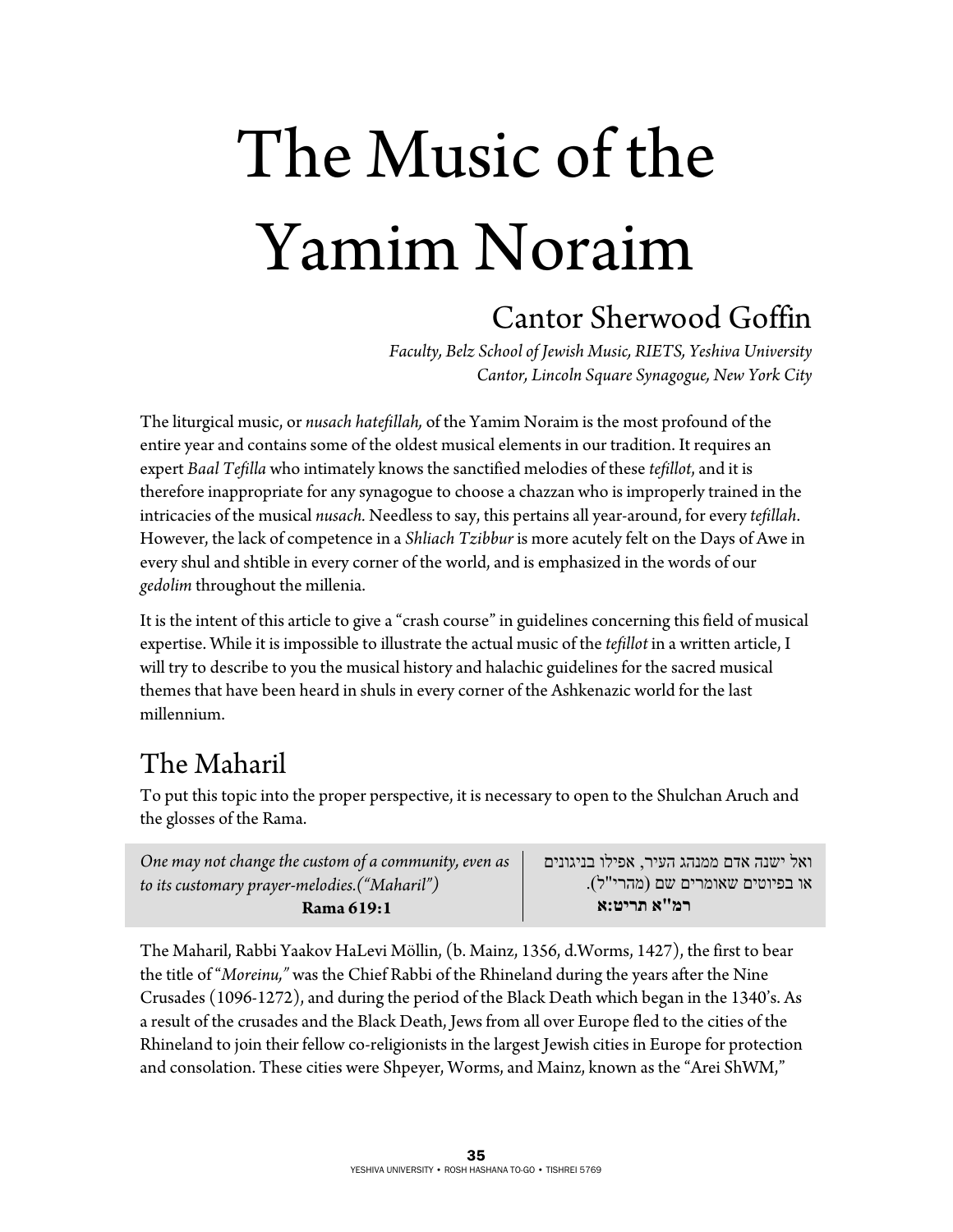where resonated the century-old tradition of Rabbi Meir of Rothenberg whom the Maharil followed as his spiritual guide.

Rabbi Adin Steinzaltz writes<sup>25</sup> that, "also being one of the great prayer leaders of his time, he (Maharil) traveled from one community to another, reestablishing the traditional prayer melodies. By virtue of his great authority, the Maharil succeeded in laying the foundations for the prayer rite accepted by all Ashkenazic communities."

The Maharil also served as a Chazzan, which was often the custom of rabbinical leaders since the time of Rabbi Yehudai Gaon of Sura in the 8<sup>th</sup> century. The Maharil was distressed by the incursion of many "foreign" melodies into the musical liturgy of the synagogues of his time. Over a period of many years he was able to hear *Baalei Tefilla* from all over Europe as he traveled from city to city in the Rhineland, and he thereby determined which melodies were the authentic traditions for each community. He then sanctified those melodies with the title "*Missinai,"* to emphasize their ancient and immutable quality. 26 In his *Sefer HaMaharil,* compiled by his student Eliezer Ben Yaakov, he declares categorically that one may not change the traditional melodies (*nusach)* of a community. Most poskim have opined that this declaration applies all through the calendar year.<sup>27</sup> For this article, we will confine ourselves to the High Holidays.

### The Intention of the Maharil

The intention of the Maharil was two-fold. He may well have been aware that the melodies he had gathered were the only connection that we had to the music of the Bais Hamikdosh. More important, however, was his sense that the *kavannah* of the congregants depended on being enveloped in the musical atmosphere of the holy melodies they always heard in shul, and that if these melodies were changed, their *kavannah* would be affected.<sup>28</sup> Imagine coming to shul on Yom Kippur Night as the Chazzan ascends the bima to sing the Kol Nidre. It is a moment you have anticipated for many days before Yom Kippur. However, instead of singing the beloved traditional melody that has always uplifted the congregation for as long as you can remember, the Chazzan puts these sublime words to the tune of one of the latest "pop" melodies! Your *kavannah* would be ruined; the atmosphere of this holy evening would be severely compromised, perhaps totally destroyed, by your upset and consternation at this breach of tradition! The melody of Kol Nidre is no less important than any other of the sanctified *Niggunei Maharil* that we have all grown up with.

 $\overline{a}$ 

26 This appellation (*Missinai*) was first coined by Rabbi Yehuda Hachasid (1150-1217) in his Sefer Hachassidim. It was originally used as a description of the Taamei Hamikra – the melody of the Torah.<br><sup>27</sup> Rav Gedalia Dov Schwartz writes (Journal of Jewish Music & Liturgy Volume 8, Belz School of Jewish Music),

<sup>&</sup>lt;sup>25</sup> A Guide to Jewish Prayer, Schocken, 2000

where there is no 'prevailing ignorance' and therefore no 'bilbul daas hakahal' "the words of the Maharil and the Mogein Avrohom ("ain L'shanos") would apply to all services and not necessarily for the Yomim Noroim (only).". The Mogen Avrohom (O.C.68:1), Chasam Sofer (O.C.16, 17), and Hagaot Maimuniot, say similarly that one may not change any one of the essential minhagim in prayer that is traditional with the congregation. In tandem with Ramah O.C. 619, this would include the musical nusach. Rabbi Hershel Schachter has also voiced this opinion. <sup>28</sup> See Mishnah Brura there, "Ki al y'dei zeh misbalbel daas hakohol"- changing these melodies will confuse the congregation and severely affect their *kavannah*.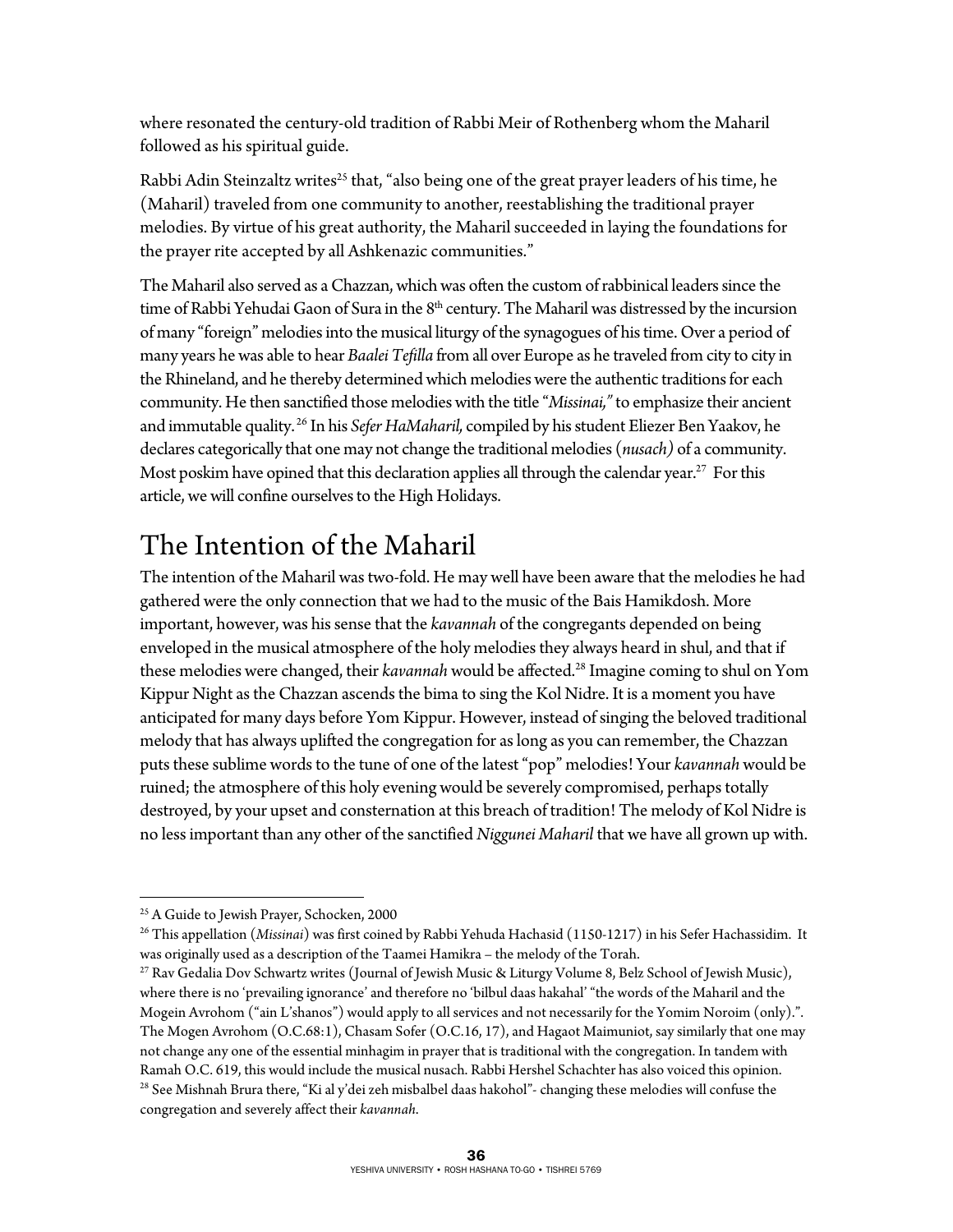Many melodies are less well known than the Kol Nidre, but all are equally sacred and important to the atmosphere of our *tefillos* throughout the Yomim Noroim (Days of Awe) period.

### The Missinai Melodies

There are approximately fifty-two *Missinai* melodies that can be identified. Many are "motifs," musical phrases which are repeated in different texts, but almost all of which are traceable to the time of the Maharil or the Maharam of Rothenberg before him. They were often referred to by the past generations of Baalei Tefilla as "Scarbova," from the Slavic word "skarb," which means "(from the) treasure," "official," or a corruption of the Latin word "sacra," "sacred". Most of these melodies are for the Yomim Noroim and some are sanctified in the tefillot of the rest of the year. Until the early eighteenth century these melodies were an exclusively oral tradition because Chazzanim were not trained in the art of writing music, with rare exceptions (such as Solomon Rossi, 1587-1628 CE, who wrote his music in the tradition of the Sfardim). These melodies were a closely guarded treasure, and each Baal Tefilla carefully handed down the tradition he had learned from generation to generation with relative accuracy. Having originally gathered in *Ashkenaz* (Germany), the German Jewish population moved eastward because of persecution and pogroms. Hence, their melodies were transmitted to the East European community and became the hallmark of the *tefilla* of the entire European Jewish community.

American Jews are the inheritors of the European minhag, and we are therefore required to follow that tradition in our davening. This is our "Minhag HaMakom."29 Our Baalei Tefilla should be well-versed in the *Missinai* melodies that nurtured the souls of our fathers' generation, our grandfathers' generation, and the generations before them. No one has the right to discard even one of these sacred melodies of our *tefilla*.

This applies to our Shabbat and Yom Tov *tefillot* as well, although most of these *tefillot* only have rules for the musical style**,** or mode of each paragraph (major, minor, phreigish, etc.), rather than an actual melody. The restriction of rules to mode allows talented chazzanim to insert congregational melodies that fit into the given mode, although such additions should only be made with careful forethought. There are various *tefillot* outside of the Yomim Noroim that have fixed melodies, primarily the Kaddishim and some major *tefillot*, such as Tal/Geshem and the "concluding phrases" of many of the tefillot. The requirement to keep the traditional *nusach* applies throughout the year, for every prayer, at every service!<sup>30</sup>

 $\overline{a}$  $^{29}$  This refers to the communities that descend from Eastern Europe, which includes a great majority of American Jewry. Of course, each community is obligated to follow their specific custom and practices.

 $30$  In the writings of the halachic authorities of past centuries, we often see references to the importance of davening within the traditional guidelines. One example is from the *Mateh Ephraim,* by Rabbi Ephraim Margolioth of Brody, Ukraine (1760-1828) who writes, "if he (the chazzan) thinks that his own melodies are more pleasant than the traditional melodies, he will be punished by Heaven for this!" Rabbi Gedalia Schwartz, now Av Bes Din of the Chicago Rabbinical Council, writes: "Congregations should seek the combination of piety and a mastering of traditional musical *nusach* which is part of the spiritual fabric of *tefillah,* particularly on the *Yomim Noroim.* The absence of these hallowed *niggunim* during the davening would be unthinkable to any worshipper..." There is no question that our rabbinical leaders were concerned about maintaining the hallowed musical tradition of our davening. It was unthinkable that anyone would want to change these melodies, and as an absolute, immutable,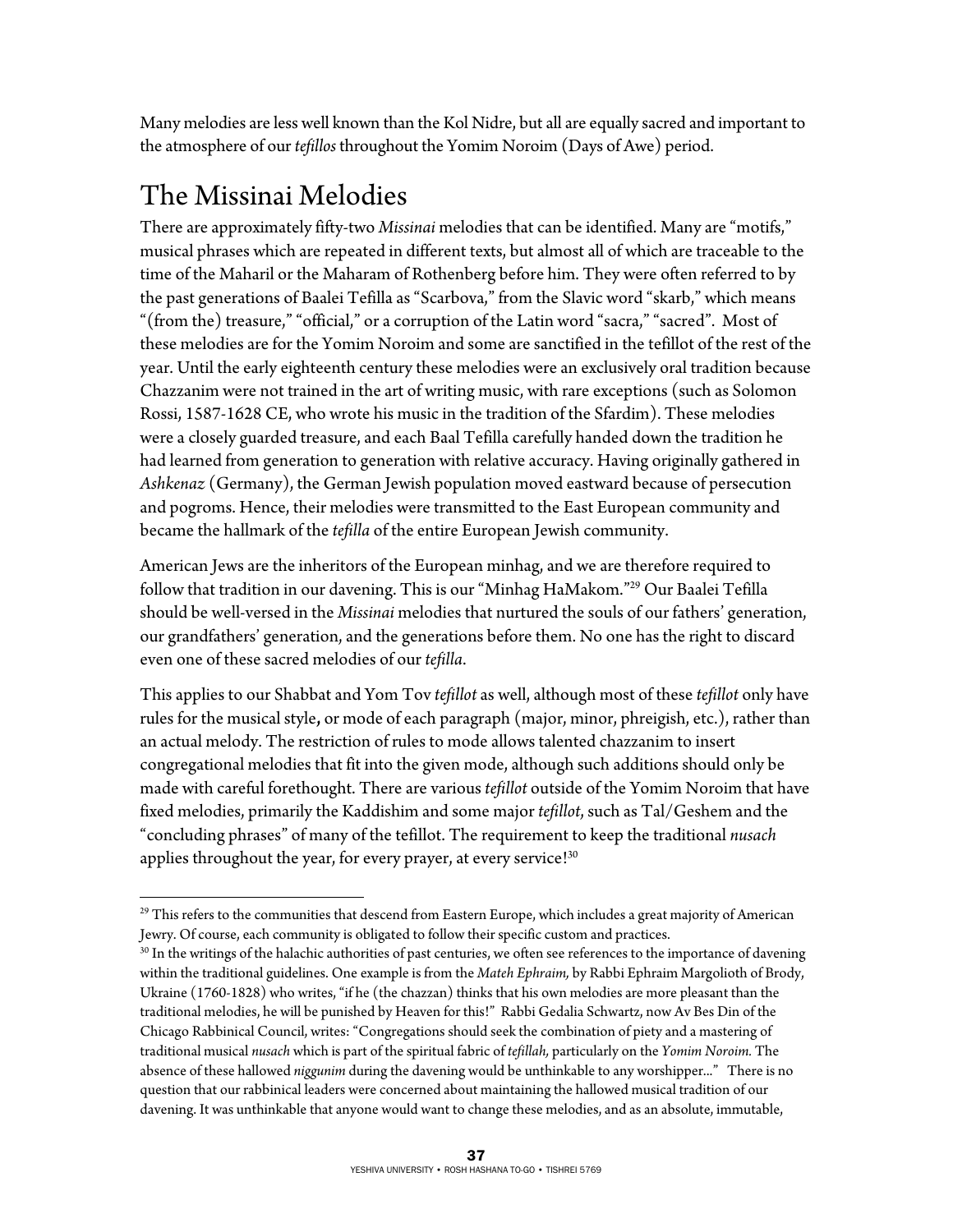# The Kol Nidre

The Music of the *Kol Nidre* is one of the most profoundly emotional melodies of our entire liturgy. No other synagogue prayer has such an impact on the listener - arousing, uplifting, and inspiring passions that well up from the innermost depths of emotion for the entire congregation. What makes this prayer so important to the average congregant, who is drawn to the synagogue (on time!) with anticipation, trepidation, and awe?

To the superficial examiner the words of the text are quite common. It is simply *Hatarat Nedarim*¸ a time-accepted formula of absolution from personal vows and oaths between man and G-d, written in Aramaic. It is based on the statement in the Talmud (Nedarim 23b) that one who desires to annul his vows should publicly stand up at the "beginning of the year" and declare them null and void. Rabbeinu Tam (1100-1170) changed the standard wording to vows of the future only. (In some shuls they use the formulation of the Vilna Gaon as taught by Rav Soloveitchik, incorporating both past and future vows). Kol Nidre probably existed in its present form in the eighth or ninth centuries, in the Geonic period. The text is recited three times to emphasize the "solemnity of the declaration" (SeMaG), or to enable the congregation to hear it, in case they missed the first two recitations. (Bach, O.C. 619)

It is primarily the haunting music of this tefillah and the mystique of its history that augment the urgency, weight, and seriousness of the day and draw attendance. Unwilling to miss the stirring words of this declaration, and – I believe, very significantly – the undisputable impact of the music, the average Jew is drawn to come on time to shul. His father did so, and his father before him, all for the same reasons. This is the strength and impact of our Missinai melodies, which have carried on from generation to generation.

#### The Music of Kol Nidre

1

The melody as heard today in the Ashkenazic Synagogue did not exist in its present form until the middle of the  $15<sup>th</sup>$  or  $16<sup>th</sup>$  century. (Sephardic Jews recite Kol Nidre to a completely different tune.) It is the very last *Missinai* melody incorporated into the list of the sacred *Niggunei Maharil*, even though it was finalized many years after the period of the Maharil<sup>31</sup>. We do know that the singing of this "declaration" was instituted by R. Yehudai Gaon in the  $8<sup>th</sup>$  Century, to be sung to a (nonspecific) melody by his Chazzan in the academy of Sura, Babylonia. According to the  $11<sup>th</sup>$  Century Machzor Vitry of R. Simcha ben-Samuel, it was to be chanted three times: first, in a low and soft voice, then gradually increasing with each repetition to full voice. This represents the entrance of a subject into the King's palace with trepidation and his eventual standing before his king with confidence. In the *Sefer Maharil*, the Maharil is described as singing the text with "various tunes"

irrevocable rule of *tefillah*, it was considered unnecessary to discuss! It was, therefore, rarely voiced as a concern in most halachic works.

<sup>31</sup> Although the word "*Missinai"* initially referred only to the niggunei HaMaharil, it was later used in reference to other melodies that became minhag such as the Kol Nidre, which was created from Missinai motifs, and all the various Yomim Noroim Kaddishim that, over 300 years, gradually evolved from the one ancient Tal/Geshem Missinai melody.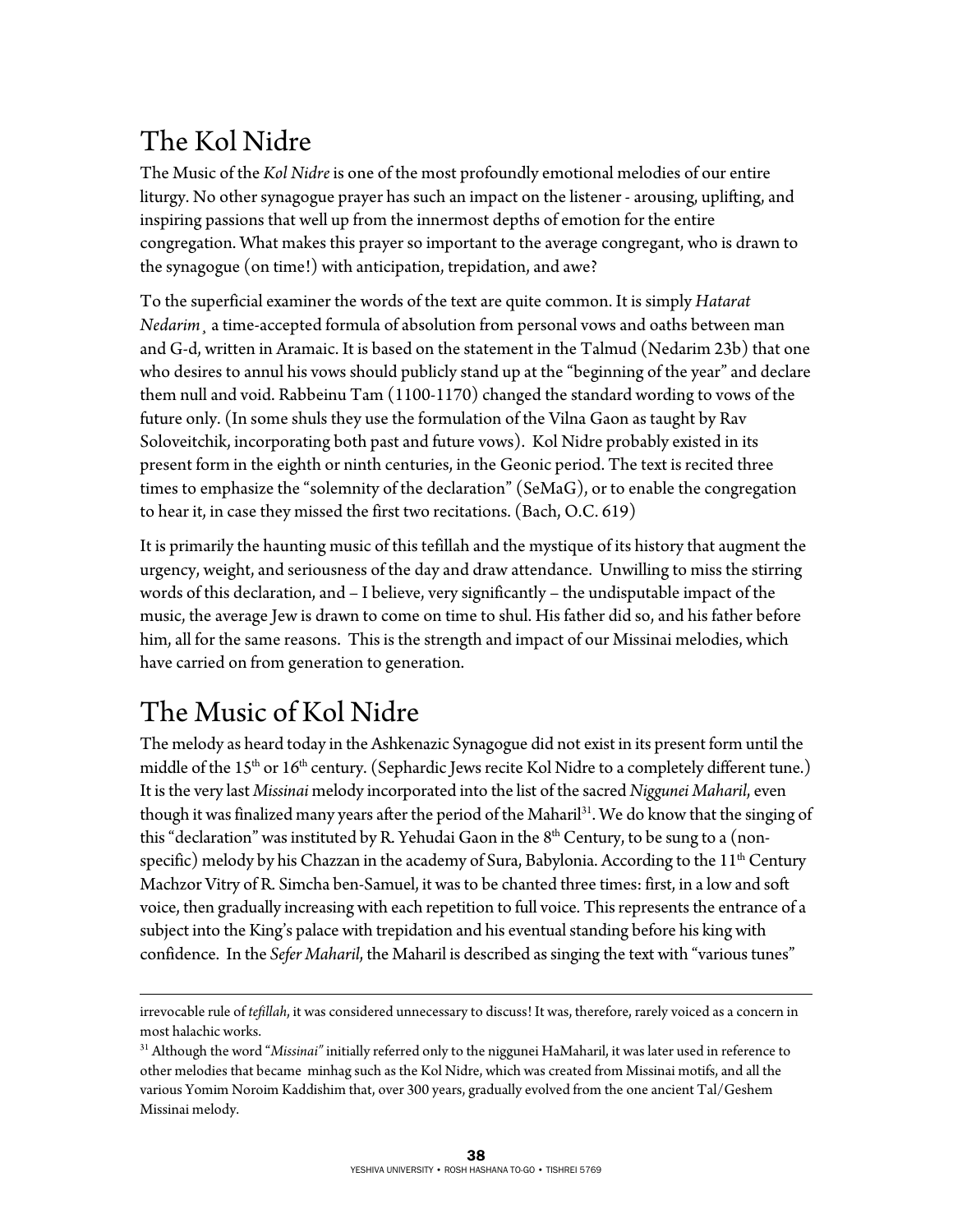over and over again until nightfall: "*yaarich bo b'niggunim,"* indicative of the fact that no fully set tune was as yet established in the Maharil's time. The first mention of an established melody for Kol Nidre is found in the *Levush* of Rabbi Mordechai Jaffe of Prague (1530-1612), who writes of "a widely accepted tune" known to the chazzanim of his time. The earliest notation of this melody is from 1765, written down by Cantor Aaron Beer of Berlin (1738-1821).

# The Component Parts of the Kol Nidre

Upon analysis, Kol Nidre appears to have been formulated from an amalgam of other *Missinai niggunim* and *Taamei HaMikra* (*Trope*) of the Torah and Haftarah. It is clear that the Jews of France and the Rhineland in the  $15<sup>th</sup>$  century adapted the concluding phrase of the "Great" Aleinu" (see below) for the *Kol Nidre*, (as well as for the first paragraph of the Yomim Noroim *Avot*). This phrase has a triumphant character, which is appropriate for "*Haboh Aleinu L'Tova,"* "May it come upon us for good," and for use as a typical end-of-sentence motif.

The opening musical phrase of the *Kol Nidre* was likely taken from the *HaMelech* of Shacharis – one of the great *Missinai*/Scarbova melodies discussed above. It can also be heard in the melody of the opening phrase of the Kaddish before Musaf of the Yomim Noroim. Professor Abraham Z. Idelsohn  $(1882-1938)$  – our first and foremost Jewish Ethnomusicologist<sup>32</sup> – has written that it was a chazzan in  $15<sup>th</sup>/16<sup>th</sup>$  century Southwest Germany who "voiced the sentiments of the terror-stricken Marranos, as they recited the *Kol Nidre* in a touching tune which expresses the fear, terror, fervent pleading and stern hope for ultimate salvation."33 Throughout the world, the profound melody of this lofty prayer is recognized as one of Judaism's most signature contributions to song and prayer.

As we are about to endure the fast of *Yom Kippur*, the average Jew is acutely aware that his prayers may well have an impact on the coming year in pleas for health, prosperity, peace, and tranquility. It is with trepidation and a prayerful hope for the future that the Jew is drawn to this solemn melodic declaration at the onset of the holiest day of the year.

#### The Yomim Noroim Maariv Borchu

It is Ma'ariv, the first night of Rosh Hashana. The Chazzan begins to sing the familiar, beloved melody of the Yomim Noroim Bor'chu": "Ah...♪…♫...♪…♪...♪……." The melody permeates the atmosphere of the shul and uplifts the hearts of all present. Where did this melody come from, and how old is it? How many generations of Jews began their New Year with this profound introduction to the liturgy of the High Holidays? There are few melodies that immerse us in an aura of holiness and sacred prayer, and which, simply by being heard, grant the listener palpable, visceral recognition

 $\overline{a}$ 32 Professor Idelsohn (Latvia/S.Africa/Jerusalem/Cincinnati, 1882-1938) PhD in Music, Leipzig University, Chazzan and professor of Music, was the very first Jewish ethnomusicologist, who dedicated his life to collecting, identifying and analyzing the great corpus of musical minhag of every community that he was able to reach in his lifetime. He collected these and published them in his monumental 10 volume "Thesaurus of Hebrew Melodies". He published many other books on Jewish music, including the ground-breaking, "Jewish Music in its historical development", a history of Jewish Music from Biblical times to the present.<br><sup>33</sup> A.Z. Idelsohn, Jewish Music in its Historical Development, Henry Holt, 1929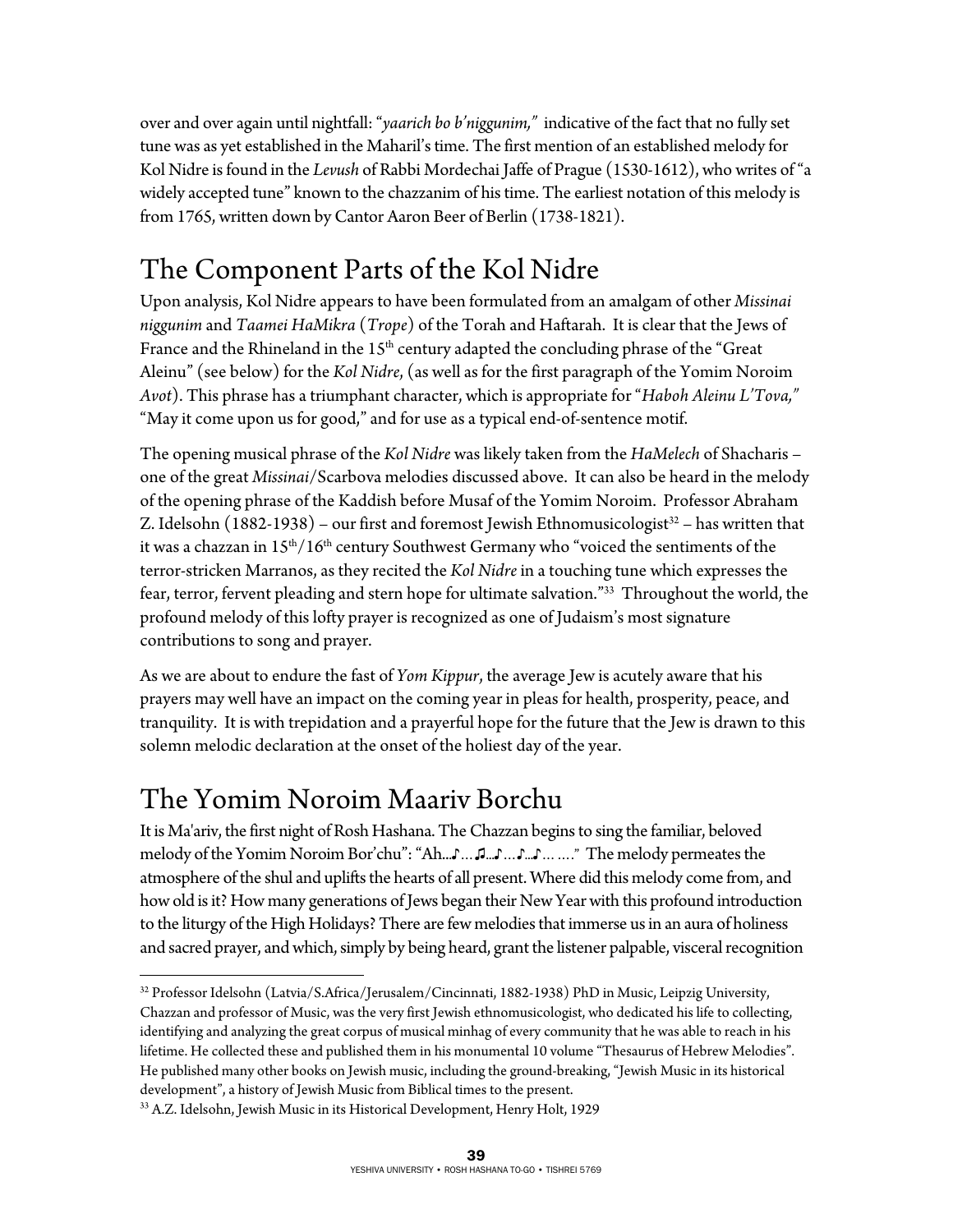that we are no longer in the mundane cycle of our year, but that we have now entered the lofty heights of the holiest days of the year - the beginning of the "Days of Awe."

#### Charlemagne and the Source of the Melody

We know for certain that the Borchu melody is more than eleven centuries old, having first appeared in the 8th and 9th century in the Europe of Emperor Charlemagne (742-814). Charlemagne imported the rabbinic leaders of Italy and Babylon, R. Kalonymos and R. Machir who composed prayers and set melodies to them based on their ancient traditions that eventually were sanctified by the Maharil<sup>34</sup>. One of these sanctified melodies is that of the Maariv Yomim Noroim Bor'chu. Its oldest written source is in the music collection of Charlemagne's court musician, Paulus Diaconus (720-799 AD). This unusual source provides us with an actual date, and makes this Borchu one of the few ancient Jewish melodies whose age we can actually determine.

We can be reasonably certain that the Maariv Yomim Noroim Borchu has truly come from the Jewish community, even though its earliest written source is a book of Christian song. Until the 18th century Jews generally did not know how to write music, since writing music was exclusively reserved for the Christian clergy. Therefore, when this majestic, sacred melody of the High Holidays is sung in shul, you can sing along with confidence that not only has it been sanctified by Jewish tradition, but that it is very likely an authentic, ancient Jewish melody that is well over 1200 years old!

The grand majestic manner of this prayer causes us to wonder why we usher in the serious, serene High Holy Days with a melody of praise and exultation. After all, these are the Days of Awe, when G-d sits in judgment. How can we approach Him with a tune whose style is so uplifting and lofty? This is the essence of the question asked by my teacher, Cantor Macy Nulman.

Cantor Nulman answers that Rabbi Eliezer ben Meshullam of Mainz  $(12<sup>th</sup>$  century) initiated the general rule throughout the year of singing of Bor'chu to an extended melody, "which gives worshippers ample time to gather for the service."<sup>35</sup> He writes that early Chassidim called the

 $\overline{a}$ <sup>34</sup> Desirous of fostering commerce with the nations of the Middle East, and convinced that the Jews would be the conduit to Middle East commerce with Babylonia, Persia, Egypt, Turkey, etc., Charlemagne decided to encourage the growth of the small Jewish population in Rhineland bordering France and Germany. In order to attract Jewish settlers, Charlemagne imported world-renowned rabbinic leaders and their families whom, he correctly surmised, would attract Jews who would move to this new community. He first chose the Kalonymos family of Italy, led by the foremost Italian Rabbinic scholar Rabbi Kalonymos and his son Meshullam, as well as Rabbi Machir of Babylon. He settled the Kalonymos family in Mainz, Germany, and the Machirs in Narbonne, Southern France. Each brought in their wake numerous Talmudists, poets, and theologians. Their leadership elevated and preserved the Rhineland Kehillah, which gradually became the largest in early medieval Europe, and established its customs. These rabbis were also chazzanim and poets (*paytanim*), composing poems and melodies based on the ancient traditions they had brought with them. As we mentioned before, many of these melodies were preserved as our *Missinai* melodies (primarily of the High Holidays and festivals) guided by the dictum of the Maharil, and formed the basis of our *Minhag Ashkenaz* to this day.<br><sup>35</sup> Concepts of Jewish Music and Prayer, Cantorial Council of America, Yeshiva University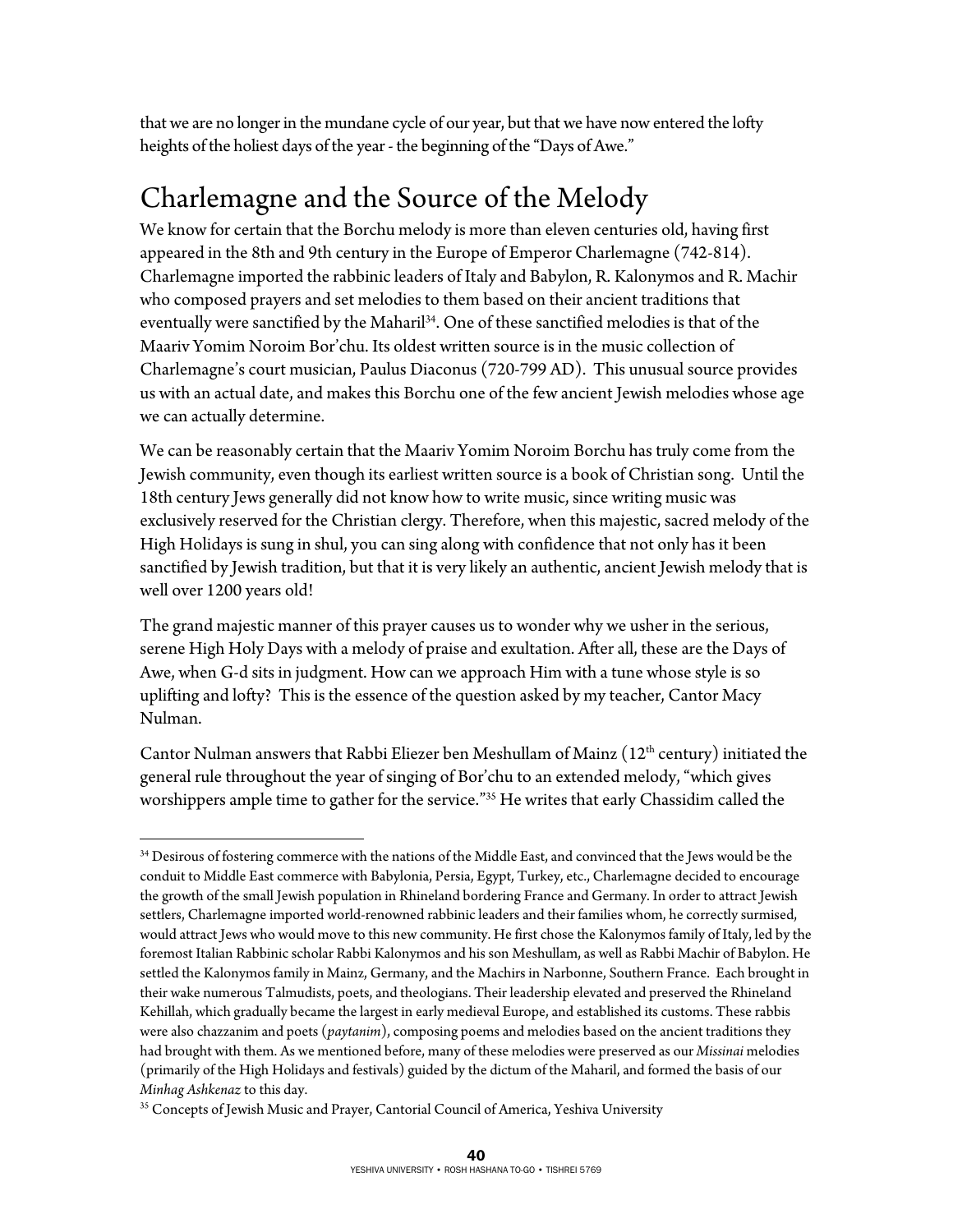first night of Rosh Hashanah "Coronation Night". "It proclaims that the kingdom of G-d is one of the major themes of the Rosh Hashanah service. It is no wonder that Ashkenazic Jewry throughout the world joins together with the Chazzan in this exultant theme. It is also possible that this musical theme *lessens* our fear as we approach the Yom Hadin (Day of Judgment) and gives us hope and courage to continue (praying) for a new year."

# The History of the "Great" Aleinu

The text of Aleinu was originally composed for Musaf of Yomim Noroim in the third century C.E., in Babylonia36. The hauntingly powerful musical setting of the text was already known during the years of the third Crusade (1187-1192 C.E.) led by King Richard the Lionheart, having developed in the centuries prior to that. During the period of the nine Crusades (1096- 1272 C.E.), many of the communities of the Rhineland were attacked by the marauding Christian army and forced to convert to Christianity. Those Jews who refused were murdered or burnt at the stake. In *Emek Habacha,* Yosef HaKohen (1496-1528) quotes a letter to the last of the *Gaonim,* Rabbi Jacob of Orleans (d. 1189), where an eyewitness describes a mass murder in the town of Blois, France in 1171 C.E. As the Christians began to burn many of the town's Jewish population at the stake, the Christian knights listened in awe as the dying martyrs sang a "mysterious song." When asked, the remaining Jews told them that this was the song of their "Aleinu." The knight executors and their French collaborators were so impressed, that they incorporated this melody into the melodies of their own religion $37$ , which can be heard to this very day. This disturbing historical fact verifies the ancientness of this melody.

The "electric" power of this sanctified melody, one of the oldest of our *Missinai* tunes, introduces and prepares the listener for the most important and sublime prayer of the Amida, the central paragraphs of the *Kedushas Hayom* section. Its impact is so great that this theme is heard again and again throughout the Yomim Noroim in tefillot such as the *Kol Nidre*, the first section of the repetition of the *Amida (Avot and Gevurot*), and elsewhere throughout the Machzor. The sublime magnetism of this ancient *tefillah* stands in stark contrast to the simplistic opening and closing phrases of the contemporary tune for Aleinu sung in our shuls every Shabbat. No example better illustrates the chasm separating our *Missinai* tradition from the corpus of mundane melodies chosen by many of today's congregations.

# A Sampling of Other Missinai Melodies

**Hamelech**: The melody of Hamelech was first set by Rabbi Meir of Rothenberg (1215-1293) and finalized by the Maharil.

**Avot**: This melody was also established by R'Meir, and it contains many *Missinai* elements and motifs.

 $\overline{a}$ <sup>36</sup> According to a mesorah, found in Shaarei Teshuva, 43 and Kol Bo, 16, some hold that Aleinu may have been originally written by Yehoshua after the battle of Jericho.

<sup>37</sup> Eric Werner,"A Voice Still Heard", Penn.StateU.Press, 1978